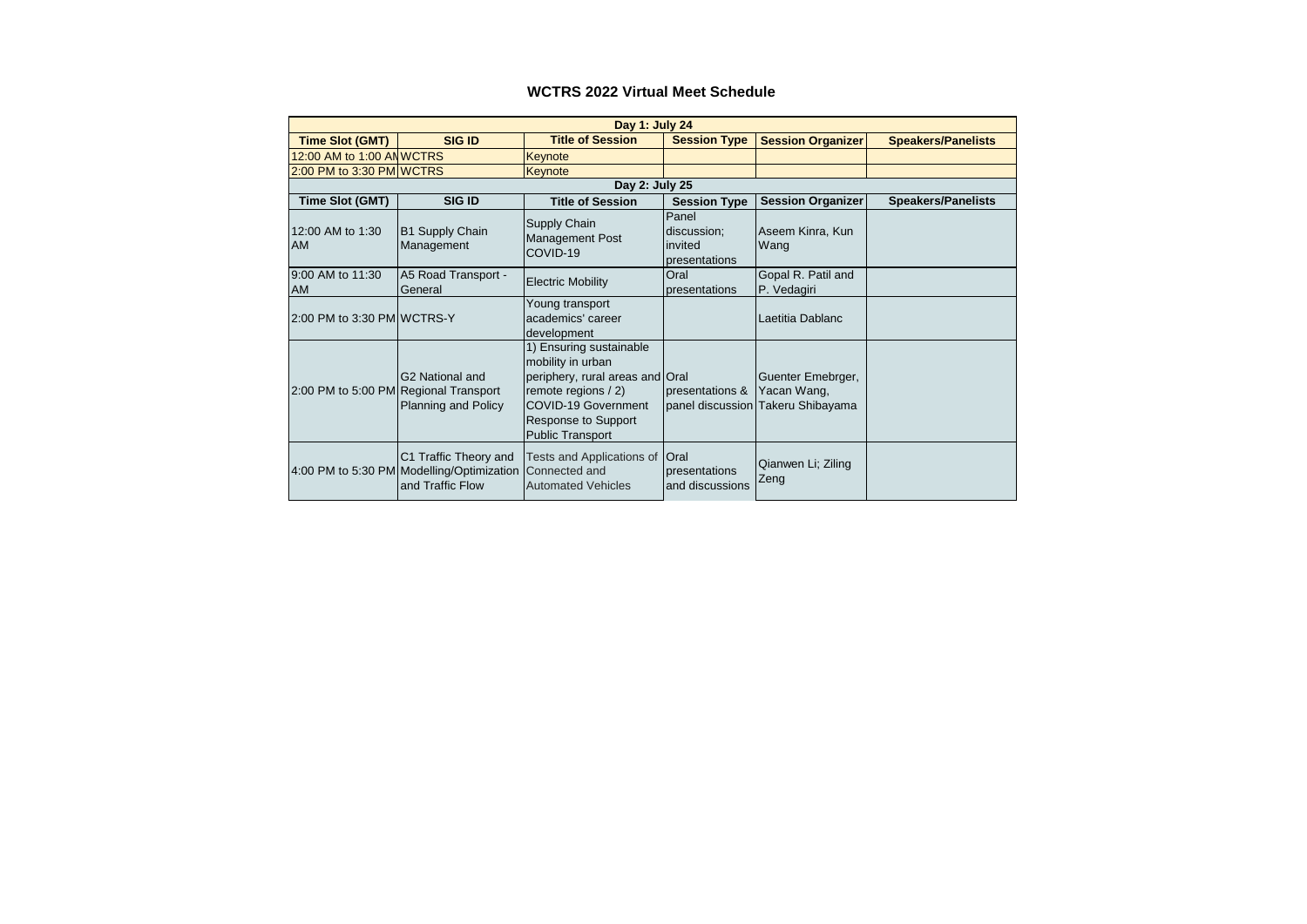|  | Day 3: July 26                    |                                                                                                               |                                                                                                                              |                                                 |                                    |                           |  |
|--|-----------------------------------|---------------------------------------------------------------------------------------------------------------|------------------------------------------------------------------------------------------------------------------------------|-------------------------------------------------|------------------------------------|---------------------------|--|
|  | <b>Time Slot (GMT)</b>            | <b>SIG ID</b>                                                                                                 | <b>Title of Session</b>                                                                                                      | <b>Session Type</b>                             | <b>Session Organizer</b>           | <b>Speakers/Panelists</b> |  |
|  | 12:00 AM to 1:30 AM               | <b>C2 Urban Transport</b><br>operations                                                                       | <b>Global Practices on Road</b><br><b>Traffic Signal Control -</b><br><b>Arterial Coordination</b><br>under Actuated Control | Oral<br>presentations<br>and discussions        | Keshuang TANG;<br><b>Zong TIAN</b> |                           |  |
|  | 1:00 AM to 2:30 AM                | <b>H1 Transport Policy,</b><br><b>Planning and</b><br>Financing in<br><b>Developing Countries</b>             | The Impact of COVID-19<br>to the Transport Policy in<br><b>Developing Countries</b>                                          | <b>Oral</b><br>presentations<br>and discussions | Shinya Hanaoka                     |                           |  |
|  | 9:00 AM to 10:30 AN               | C1 Traffic Theory and<br>Modelling/Optimization<br>and Traffic Flow                                           | <b>Tests and Applications of</b><br><b>Connected and</b><br><b>Automated Vehicles</b>                                        | <b>Oral</b><br>presentations<br>and discussions | Qianwen Li; Ziling<br>Zeng         |                           |  |
|  |                                   | D1 Data Collection and<br><b>Processing Methods</b>                                                           | <b>Advances in Data</b><br><b>Collection and</b><br><b>Processing Methods</b>                                                | Oral<br>presentations<br>and discussions        | <b>Caroline BAYART</b>             |                           |  |
|  | 2:00 PM to 3:30 PM                | A1 Air Transport and<br><b>Airports</b>                                                                       | Decarbonising the Air<br><b>Transport System</b>                                                                             | Panel                                           | Chika Miyoshi                      |                           |  |
|  |                                   | H <sub>2</sub> Infrastructure<br><b>Operation and Traffic</b><br>Management in<br><b>Developing Countries</b> | <b>Disaster Resilient</b><br><b>Transport in Developing</b><br>Economies                                                     | Oral<br>presentations<br>and discussions        | <b>Ashish Verma</b>                |                           |  |
|  | 3:00 PM to 4:30 PM Operations and | <b>B3 Freight Transport</b><br>Intermodality                                                                  | Climate Change - The<br>role that freight transport<br>can play to avoid<br>emissions                                        | Panel                                           | <b>Ralf Elbert</b>                 |                           |  |
|  | 4:00 PM to 5:30 PM WCTRS-Y        |                                                                                                               | Young transport<br>academics' career                                                                                         |                                                 | Laetitia Dablanc                   |                           |  |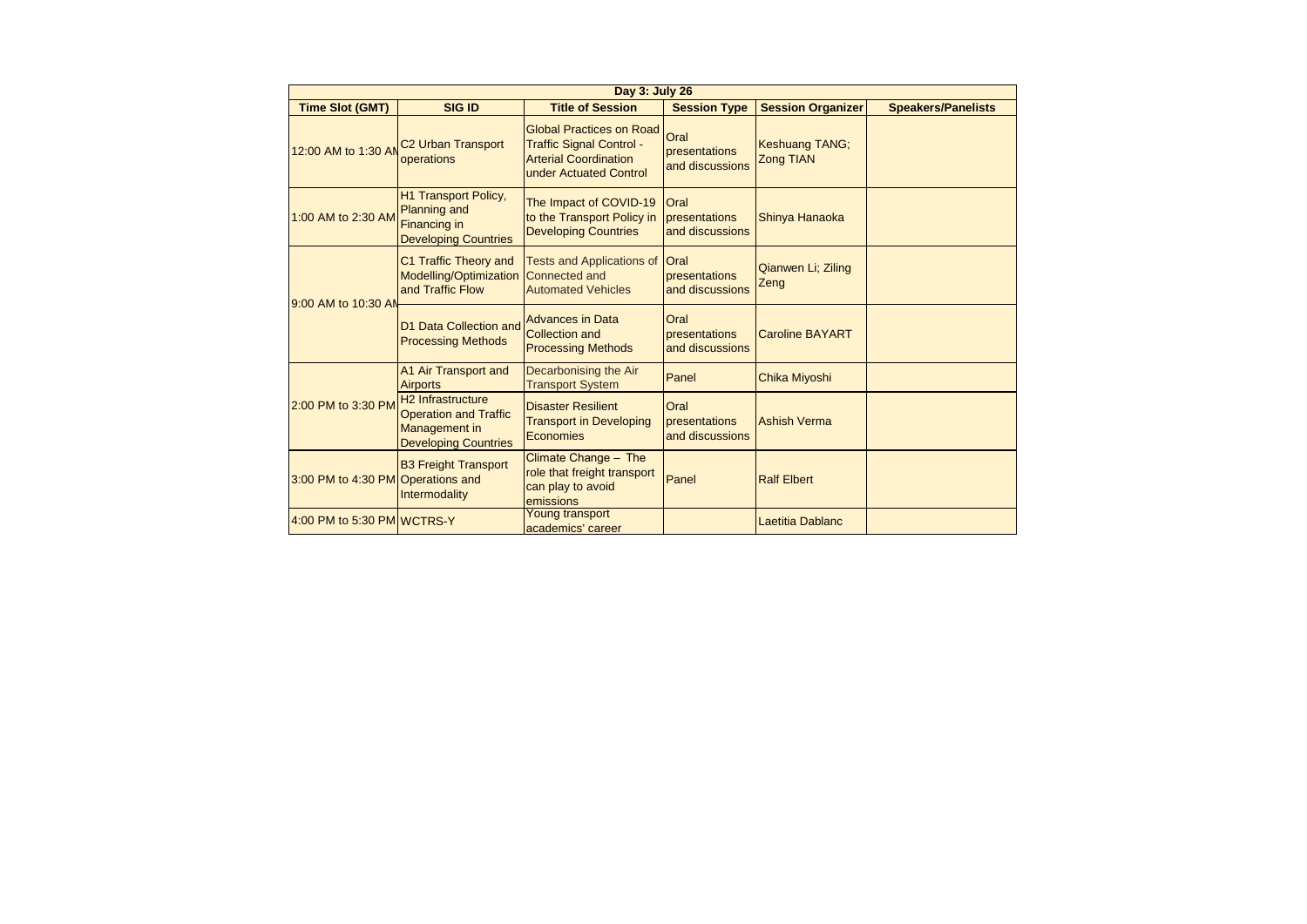| Day 4: July 27         |                                                                             |                                                                                                                                                                              |                                                          |                                             |                                                                      |
|------------------------|-----------------------------------------------------------------------------|------------------------------------------------------------------------------------------------------------------------------------------------------------------------------|----------------------------------------------------------|---------------------------------------------|----------------------------------------------------------------------|
| <b>Time Slot (GMT)</b> | SIG ID                                                                      | <b>Title of Session</b>                                                                                                                                                      | <b>Session Type</b>                                      | <b>Session Organizer</b>                    | <b>Speakers/Panelists</b>                                            |
| 1:00 AM to 2:30 AM     | H5 Urban Transport in<br><b>Developing Countries</b>                        | Urban transport in<br>developing countries                                                                                                                                   | Oral<br>presentations<br>and discussions                 | Varameth<br>Vichiensan                      |                                                                      |
| 9:00 AM to 11:30 AM    | <b>B3 Freight Transport</b><br>Operations and<br>Intermodality              | Climate Change - The<br>role that freight transport<br>can play to avoid<br>emissions                                                                                        | Panel                                                    | <b>Ralf Elbert</b>                          |                                                                      |
|                        | D2 Travel Behaviour<br>and Choice Modelling                                 | COVID and its Impact on<br><b>Travel Behaviour-I</b>                                                                                                                         | Oral<br>presentations<br>and panel<br>discussion         | Chandra Bhat                                |                                                                      |
| 9:00 AM to 12 AM       | C3 Intelligent<br><b>Transport Systems</b>                                  | Two sessions • Session-<br>1: Student workshop on<br>'do's and don'ts for<br>publishing in journals' •<br>Session-2: Panel<br>discussion on emerging<br>research area in ITS | Oral<br>presentations<br>and panel<br>discussion         | Ashish Bhaskar;<br><b>Monical Menendez</b>  |                                                                      |
|                        | F3 Smart Transport,<br>9:00 AM to 3:00 PM Smart City and Quality<br>of Life | (1) Smart Transport; (2)<br>Smart City; (3) Quality of<br>Life; (4) Low Carbon &<br>Sustainable Development                                                                  | Oral<br>presentations &<br>panel discussion              | Xiao LUO                                    |                                                                      |
| 1:00 PM to 4:00 PM     | A2 Maritime Transport<br>and Ports                                          | Key challenges in ports<br>and maritime                                                                                                                                      | Panel<br>discussion                                      | Thierry<br>Vanelslander                     |                                                                      |
|                        | C2 Urban Transport<br>operations                                            | Global Practices on Road<br>Traffic Signal Control -<br><b>Arterial Coordination</b><br>under Actuated Control                                                               | Oral<br>presentations<br>and discussions                 | Keshuang TANG;<br>Zong TIAN                 |                                                                      |
|                        | E1 Transport System<br>Analysis and<br>Economic Evaluation                  | Mitigating Effects of the<br>Pandemic on<br><b>Transportation Systems</b>                                                                                                    |                                                          | Özay Özaydın                                | Şule ÖNSEL EKİCİ, Özgür<br><b>KABAK, Yusuf İlker</b><br><b>TOPCU</b> |
|                        | F2 Transport, Climate<br>Change and Clean Air                               | Suitable and Innovative<br>Measures for the<br><b>Nationally Determined</b><br>Contributions (NDC) in<br>Freight and Passenger<br>Transport                                  | Online<br>presentations<br>and workshop                  | Patrick Jochem                              |                                                                      |
|                        | <b>G4 Cultural and Social</b><br><b>Issues in Transport</b>                 | <b>Assessing Social</b><br>Sustainability                                                                                                                                    | Oral<br>presentations<br>followed by<br>panel discussion | Helena Titheridge<br><b>Caroline Mullen</b> |                                                                      |
| 4:00 PM to 5:30 PM     | F1 Transport and<br>Spatial Development                                     | Impact of the built<br>environment on travel<br>behavior                                                                                                                     | Online meeting                                           | Masanobu Kii, Rolf<br>Moeckel               |                                                                      |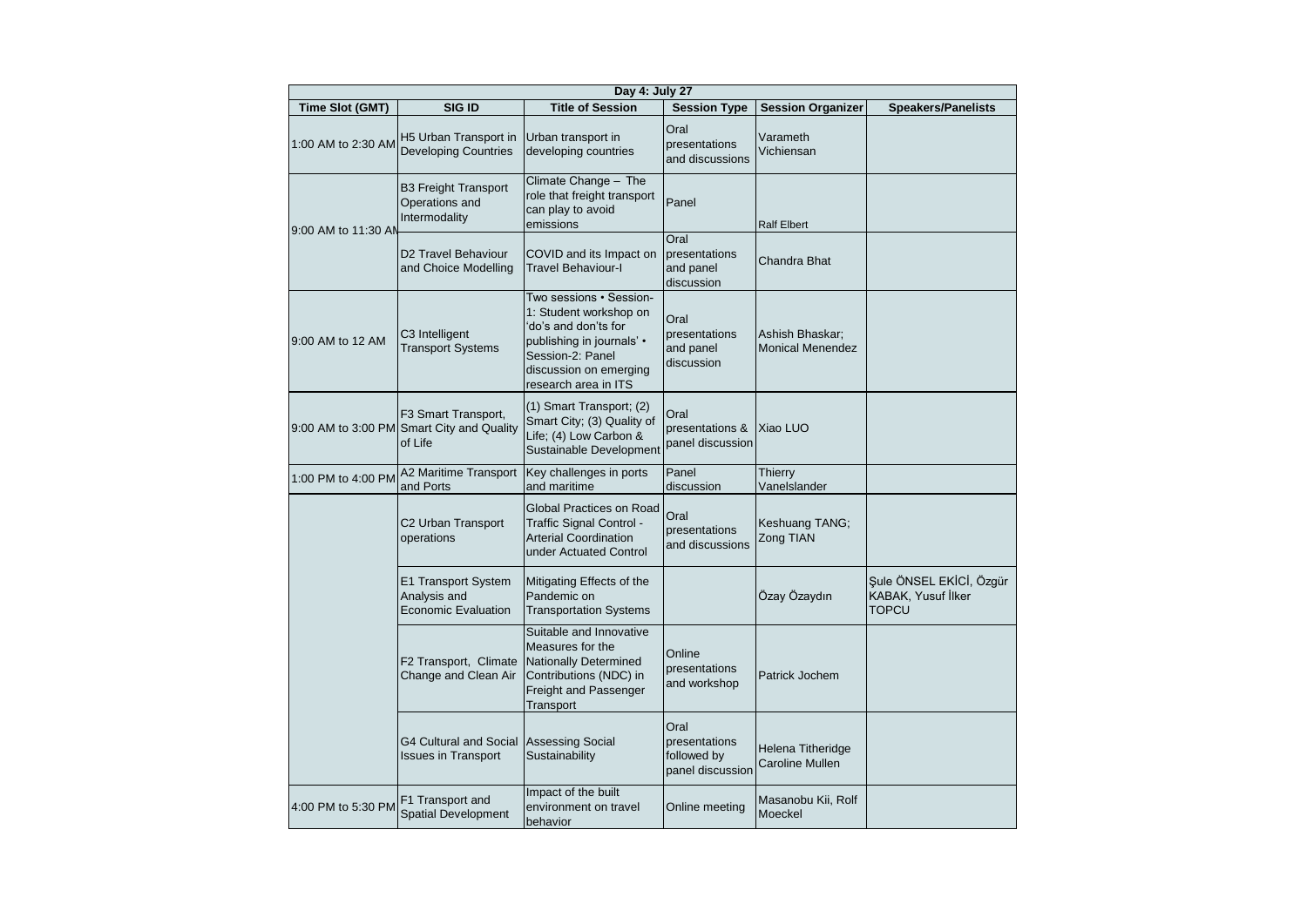|  | Day 5: 28th July       |                                                                                                            |                                                                                                                                                                           |                                                                                                               |                                                      |                           |
|--|------------------------|------------------------------------------------------------------------------------------------------------|---------------------------------------------------------------------------------------------------------------------------------------------------------------------------|---------------------------------------------------------------------------------------------------------------|------------------------------------------------------|---------------------------|
|  | <b>Time Slot (GMT)</b> | <b>SIG ID</b>                                                                                              | <b>Title of Session</b>                                                                                                                                                   | <b>Session Type</b>                                                                                           | <b>Session Organizer</b>                             | <b>Speakers/Panelists</b> |
|  | 9:00 AM to 10:30 AN    | <b>C4 Traffic Safety</b><br><b>Analysis and Policy</b>                                                     | <b>Road Safety Analysis</b><br>using Advanced<br><b>Simulation Tools</b>                                                                                                  | Oral<br>presentations &<br>Panel<br>Discussion.<br>Followed by<br><b>WCTRS SIG C4</b><br><b>Group Meeting</b> | Dr. Babak Mehran<br>Dr. Miho Iryo-Asano              |                           |
|  |                        | D3 Applications of<br><b>Travel Behaviour</b><br><b>Analysis and Demand</b><br><b>Modelling Approaches</b> | COVID and its Impact on<br><b>Travel Behaviour-II</b>                                                                                                                     | Oral<br>presentations<br>and panel<br>discussion                                                              | <b>Bhargab Maitra</b>                                |                           |
|  |                        | A3 Rail Transport -<br>general                                                                             | The Railroad to<br>Recovery: Rail Research<br>in a Post Covid World                                                                                                       | <b>Short</b><br>presentations<br>from different<br>countries/perspe Sameni<br>ctives plus<br>discussion.      | <b>Melody Khadem</b>                                 |                           |
|  |                        | <b>E2 Transport Pricing</b><br>and Economic<br><b>Regulation</b>                                           | <b>Transport Pricing and</b><br><b>Economic Regulation in</b><br>the new Transport Era                                                                                    |                                                                                                               | Georgina Santos,<br>Marco Percoco and<br>Paolo Beria |                           |
|  |                        | 2:00 PM to 3:30 PM G1 Governance and<br>Decision-making<br><b>Processes</b>                                | <b>Inclusivity in Transport</b><br>Systems: Considering the speakers,<br>role of Politics and Policy                                                                      | Four<br>presentations<br>from guest<br>interspersed<br>with facilitated<br>discussion                         | <b>Greg Marsden and</b><br><b>Louise Reardon</b>     |                           |
|  |                        | <b>G6 Transport and</b><br><b>Health</b>                                                                   | <b>Assessing the Health</b><br>Impacts of Transportation Oral<br><b>Investments and Actions:</b><br><b>Contrasting Approaches</b><br>and Decision Support<br><b>Tools</b> | <b>Presentations</b><br>and Panel<br><b>Discussion</b>                                                        | Haneen Khreis and<br><b>Larry Frank</b>              |                           |
|  | 2:00 PM to 5:00 PM     | <b>B4 Urban Goods</b><br><b>Movement</b>                                                                   | Major developments in<br>urban goods movement                                                                                                                             | <b>Short</b><br>presentations<br>followed by a<br>panel discussion                                            | <b>Michael Browne</b>                                |                           |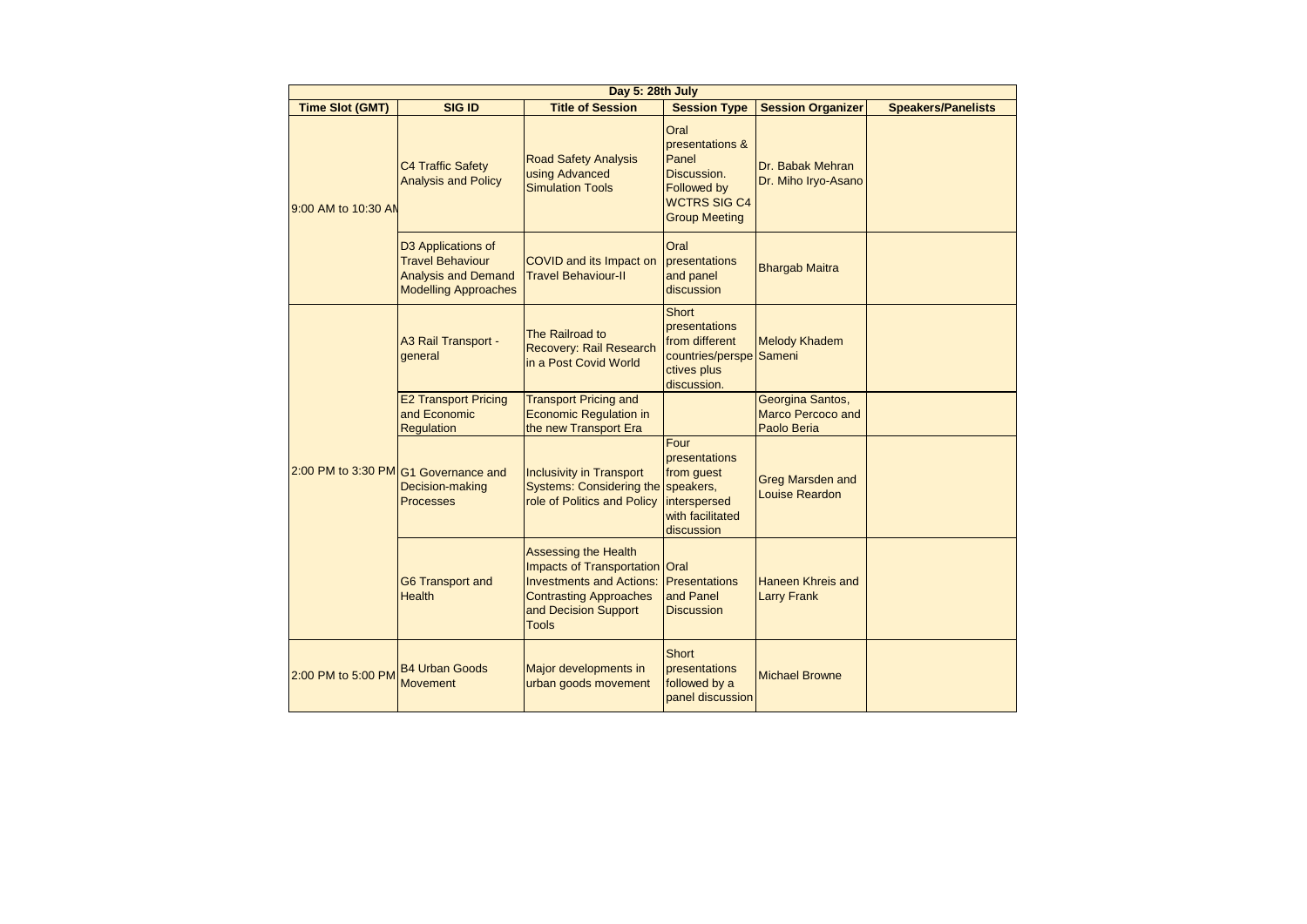| Day 6: 29th July           |                                                          |                                                                                                                                                      |                                                                                                               |                                         |                           |
|----------------------------|----------------------------------------------------------|------------------------------------------------------------------------------------------------------------------------------------------------------|---------------------------------------------------------------------------------------------------------------|-----------------------------------------|---------------------------|
| Time Slot (GMT)            | SIG ID                                                   | <b>Title of Session</b>                                                                                                                              | <b>Session Type</b>                                                                                           | <b>Session Organizer</b>                | <b>Speakers/Panelists</b> |
|                            | A4 High Speed Rail:<br>policy, investment and<br>impacts | Policies and programs for<br>finance, construction,<br>operation and<br>maintenance of a national discussion<br>network of HSR in Asian<br>countries | High -level panel                                                                                             | Nikhil Bugalia                          |                           |
| 12:00 AM to 1:30 AN        | C4 Traffic Safety<br>Analysis and Policy                 | Road Safety Analysis<br>using Advanced<br><b>Simulation Tools</b>                                                                                    | Oral<br>presentations &<br>Panel<br>Discussion.<br>Followed by<br><b>WCTRS SIG C4</b><br><b>Group Meeting</b> | Dr. Babak Mehran<br>Dr. Miho Iryo-Asano |                           |
| 1:00 AM to 2:30 AM         | 11 Highway design and<br>materials                       | (1) Road construction<br>practices in developing<br>countries (2)<br>Performance based<br>geometric design and<br>applications                       | Webinar and<br>panel discussion                                                                               | Dharamveer Singh                        |                           |
| 9:00 AM to 10:30 AN Demand | D4 ICT, Activities,<br><b>Time Use and Travel</b>        | Emerging Trends in ICT,<br>Activities, Time Use and<br><b>Travel Demand</b>                                                                          | Oral<br>presentations<br>and panel<br>discussion                                                              | Juan Carrasco                           |                           |
|                            | G3 Urban Transport<br><b>Planning and Policy</b>         | Gender in the Transport<br>Workforce                                                                                                                 | Oral presentation                                                                                             | Stephen Ison &<br><b>Maria Attard</b>   |                           |
| 1:00 PM to 2:30 PM         | C4 Traffic Safety<br>Analysis and Policy                 | Road Safety Analysis<br>using Advanced<br><b>Simulation Tools</b>                                                                                    | Oral<br>presentations &<br>Panel<br>Discussion.<br>Followed by<br><b>WCTRS SIG C4</b><br><b>Group Meeting</b> | Dr. Babak Mehran<br>Dr. Miho Iryo-Asano |                           |
| 2:00 PM to 5:00 PM         | <b>B5 Freight Transport</b><br>Modelling                 | Freight transport models -<br>the next step(s)                                                                                                       | <b>Discussion and</b><br>brainstorming                                                                        | <b>Bart Jourquin</b>                    |                           |